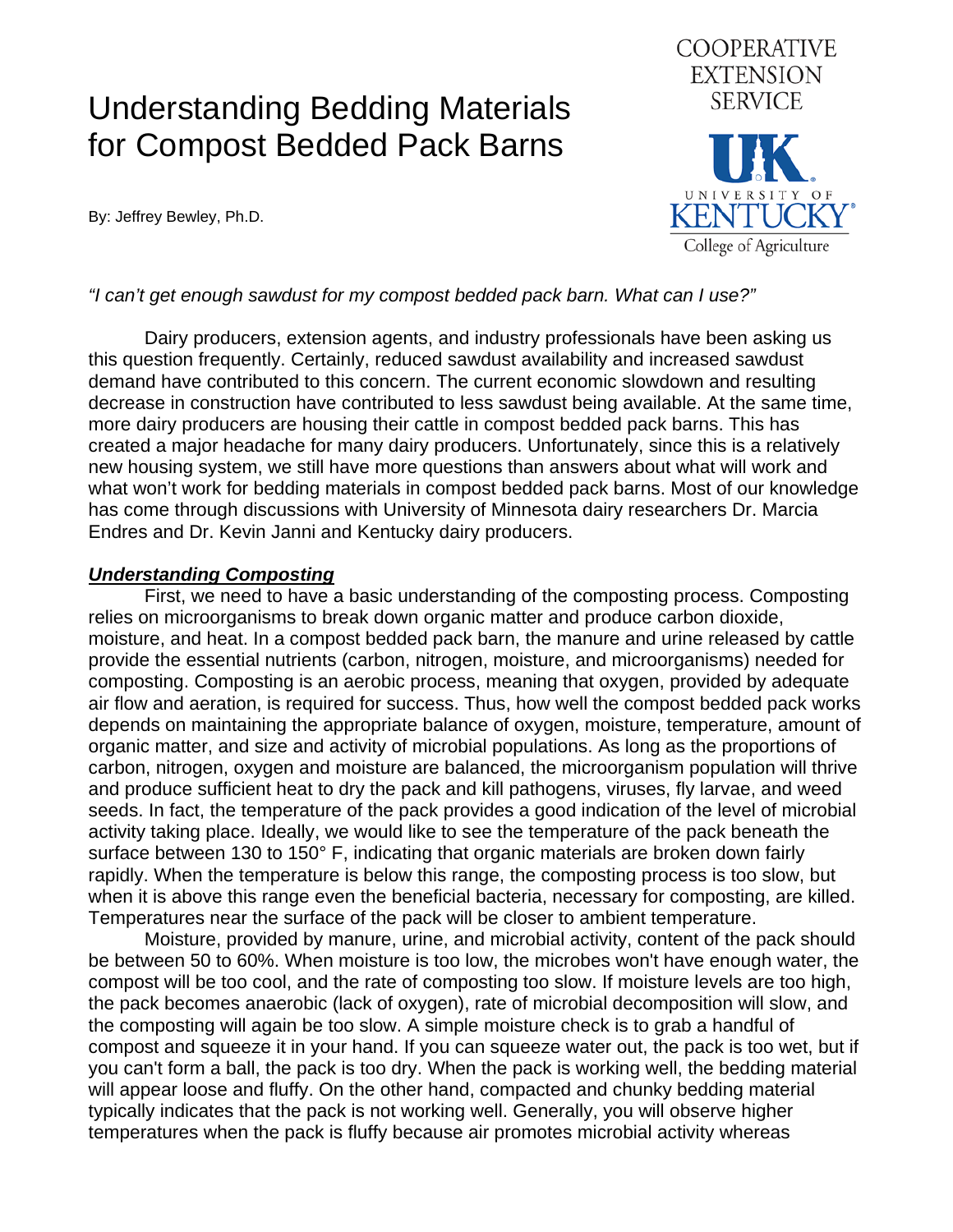compaction and excessive moisture will reduce temperatures. Although more challenging to measure on a practical bases, two other measures are C:N ratio (ideally between 25:1 to 30:1) and pH (6.5 to 8.0). If you can smell ammonia in the barn, the C:N ratio is likely below 25:1.

Bedding material requirements can be reduced if the compost process works. A producer should monitor management practices to determine if the composting process is working properly. The first principle of success relies on good stirring or turning of the top 8 to 12 inches of bedding. A tillage implement with sweeps that is mounted behind tractor wheels is the optimum configuration. This strategy increases stirring/aeration and prevents compaction of the bed. Compaction reduces aeration resulting in lower compost bed temperature which will then lead to higher moisture with the negative impacts already discussed. The second principle is good ventilation and circulation of air in the barn. Ventilation removes heat and moisture while circulation prevents the occurrence of hot or cold spots which impact both the compost bed and the animal comfort and maintain all areas of the compost bedded barn to be equally useful for the cows.

#### *What Works*

 Researchers and dairy producers from Minnesota suggest that dry, fine wood shavings or sawdust, preferably from pine or other softwoods, are the bedding materials of choice in compost bedded pack barns. They theorize that such fine, coarse material provides a large surface area to volume ratio, is easier to till, and absorbs and holds liquids well. The size of bedding particles is particularly important for regulating microbial access to the food source. Additionally, shavings or sawdust have enough structure to be able to be easily stirred and remain fluffy enough to assure oxygen transfer within the bedding material. At the same time, the high lignin content of these wood materials provides some resistance to microbial breakdown which makes it last longer. Although kiln dried sawdust is preferred, as long as the moisture content for sawdust entering the compost bedded pack is less than 18%, the pack will perform well. Most green sawdust, though, is generally too wet.

In early research studies from the University of Minnesota, finely processed corn cobs and soy or flax straw, ground through a 3/4" screen, have also performed well. Some producers have reported success with wheat and rye straw, though others have reported that these materials do not work well. Using corn cobs or any type of straw, it is absolutely essential that these products are finely processed. Such fine materials may be used in a mix with sawdust to stretch sawdust supply. Some innovative producers are allowing the composting process to continue by stockpiling material after the pack is cleaned out for more complete composting. Then, this dry product is re-introduced to the pack along with new sawdust to stretch the sawdust supply. Used horse bedding has also worked well for some producers, though it is important to make sure the product is dry enough before being used.

## *What Doesn't Work*

Sand and lime are inorganic materials; thus, they will simply not compost. Bedding materials with larger particle size do not work well at all. Corn stalks, waste hay, and oat, barley, and wheat straw tend to support bacterial growth and retain too much water. Difficulties may be observed in stirring and aerating the pack or creating a pulp with these bedding materials. Minnesota researchers indicated that corn stalks do not retain the structure necessary for proper stirring and composting. Though we have not heard experiences of producers using tobacco stalks, we are concerned that lack of structure would present a similar limitation. Paper and cardboard also do not have much structure and would absorb too much moisture to work well. The waxy coating of wheat straw makes it more